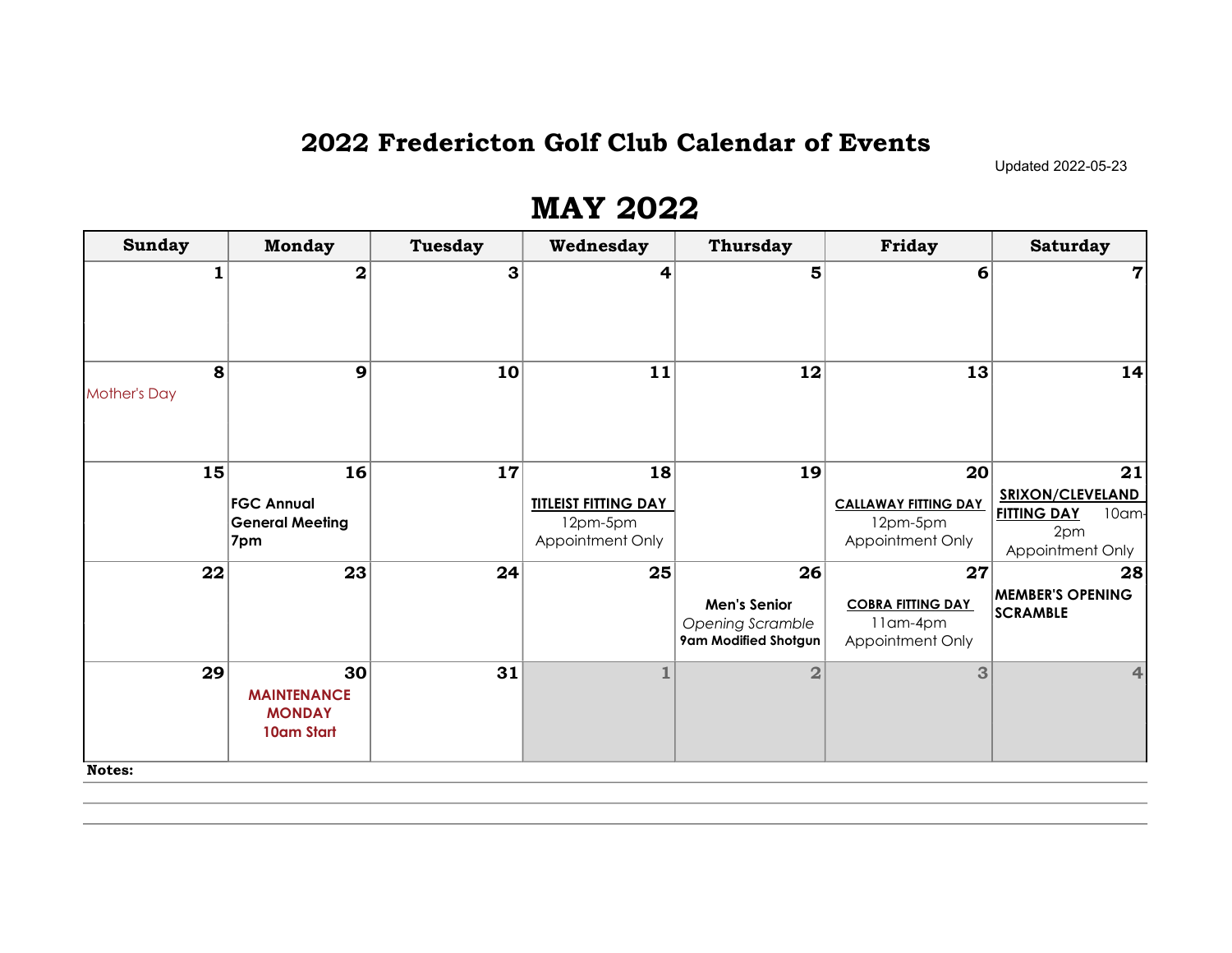#### JUNE 2022

| <b>Sunday</b>                          | <b>Monday</b>                                                                 | <b>Tuesday</b>                                                   | Wednesday                      | <b>Thursday</b>            | Friday | <b>Saturday</b> |
|----------------------------------------|-------------------------------------------------------------------------------|------------------------------------------------------------------|--------------------------------|----------------------------|--------|-----------------|
| 29                                     | 30                                                                            | 31                                                               | PING FITTING DAY 11am          | $\overline{\mathbf{2}}$    | 3      | 4               |
|                                        |                                                                               |                                                                  | 4pm Appointment<br>Only        |                            |        |                 |
| 5                                      | $6 \mid$<br><b>MEN'S LEAGUE</b><br>DRAFT 6:30pm                               | $\overline{7}$<br>Ladies Day/League<br>1st Day Regular<br>Season | 8<br><b>FIRST MEN'S LEAGUE</b> | 9<br>Senior Men's Morning  | 10     | 11              |
| 12                                     | 13<br><b>MAINTENANCE</b><br><b>MONDAY</b><br>10 <sub>am</sub><br><b>Start</b> | 14<br>Ladies Day/League                                          | 15<br>Men's League             | 16<br>Senior Men's Morning | 17     | 18              |
| 19<br><b>Father's Day</b>              | 20 <sub>l</sub>                                                               | 21<br>Ladies Day/League                                          | 22<br>Men's League             | 23<br>Senior Men's Morning | 24     | 25              |
| 26<br><b>NINE &amp; DINE</b><br>Notes: | 27<br><b>MAINTENANCE</b><br>10am<br><b>MONDAY</b><br><b>Start</b>             | 28<br>Ladies Day/League                                          | 29<br>Men's League             | 30<br>Senior Men's Morning |        | $\overline{2}$  |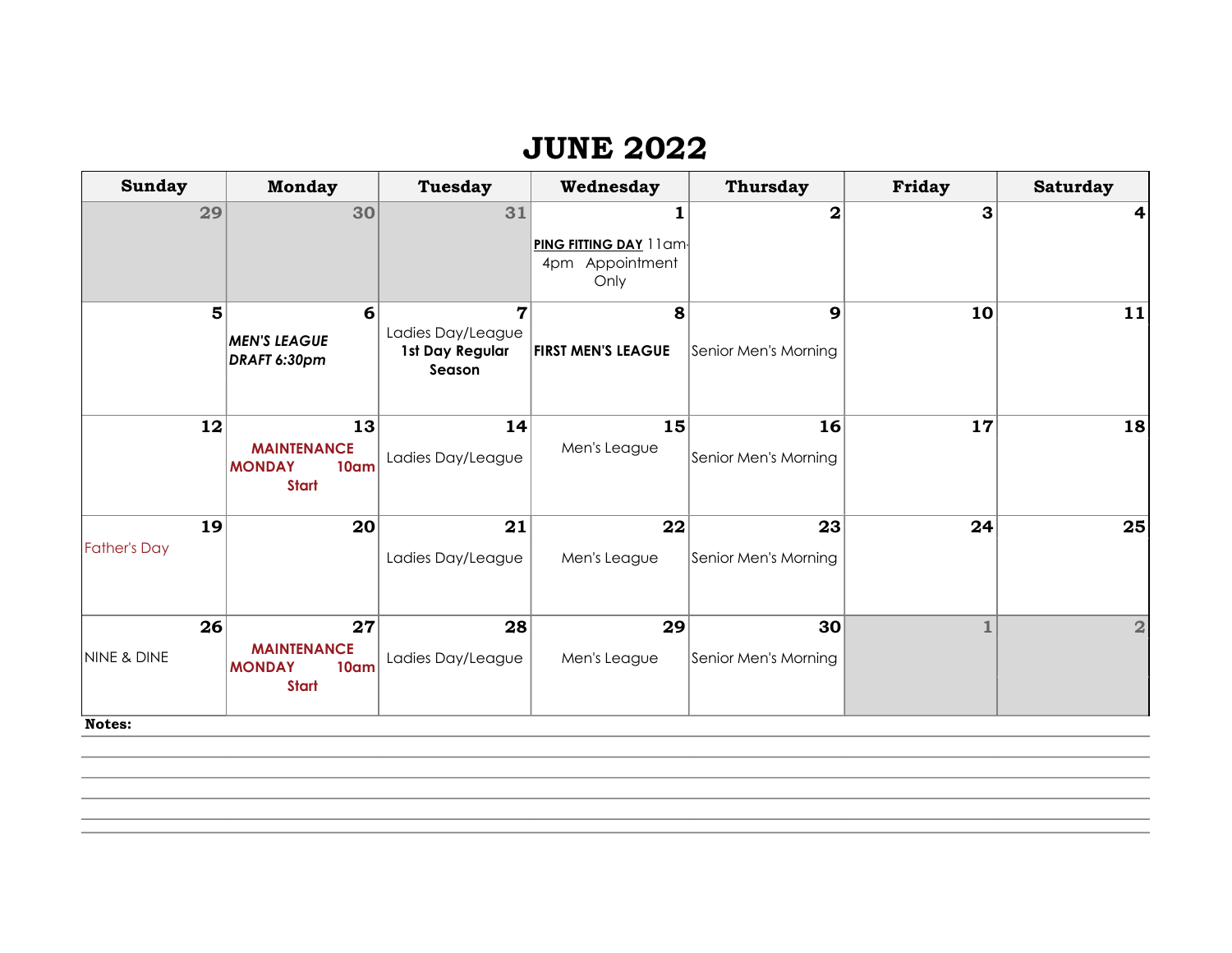#### JULY 2022

| Sunday                            | <b>Monday</b>                             | <b>Tuesday</b>                          | Wednesday              | <b>Thursday</b>      | Friday                            | <b>Saturday</b>                   |
|-----------------------------------|-------------------------------------------|-----------------------------------------|------------------------|----------------------|-----------------------------------|-----------------------------------|
| 26                                | 27                                        | 28                                      | 29                     | 30                   | $\mathbf{1}$<br><b>Canada Day</b> | $\overline{\mathbf{2}}$           |
| 3                                 | $\overline{\mathbf{r}}$                   | 5 <sup>1</sup>                          | - 6<br>Junior Scramble | 7                    | 8                                 | 9                                 |
|                                   |                                           | Ladies Day/League                       | Men's League           | Senior Men's Morning |                                   | MEL-EJ EVENT                      |
|                                   | <b>SENIOR MEN'S INVITE</b>                |                                         |                        |                      |                                   |                                   |
| 10                                | 11                                        |                                         | 12 Junior Scramble 13  | 14                   | 15                                | 16                                |
| MEL-EJ EVENT                      |                                           | Ladies Day<br><b>Pink Ball Scramble</b> | Men's League           | Senior Men's Morning |                                   | MEMBER/MEMBER<br><b>BEST BALL</b> |
|                                   | ALFRED PAUL-ELIAS<br><b>JUNIOR INVITE</b> |                                         |                        |                      |                                   |                                   |
| 17                                | 18                                        |                                         | 19 Junior Scramble 20  | 21                   | 22                                | 23                                |
| MEMBER/MEMBER<br><b>BEST BALL</b> | <b>MAINTENANCE MONDAY</b><br>10am Start   | Ladies Day/League                       | Men's League           | Senior Men's Morning |                                   |                                   |
| 24                                | 25                                        |                                         | 26 Junior Scramble 27  | 28                   | 29                                | 30                                |
|                                   | <b>Member Shotgun 8am</b>                 | Ladies Day<br>Member/Guest              | Men's League           | Senior Men's Morning |                                   |                                   |
|                                   | <b>DELTA GOLF EVENT</b><br>1:30pm Shotgun |                                         |                        |                      |                                   |                                   |
|                                   | 31 New Brunswick Day 1                    | $\overline{2}$                          | 3                      | 4                    | $\overline{5}$                    | 6                                 |
| <b>NINE &amp; DINE</b>            |                                           |                                         |                        |                      |                                   |                                   |
| <b>Notes:</b>                     |                                           |                                         |                        |                      |                                   |                                   |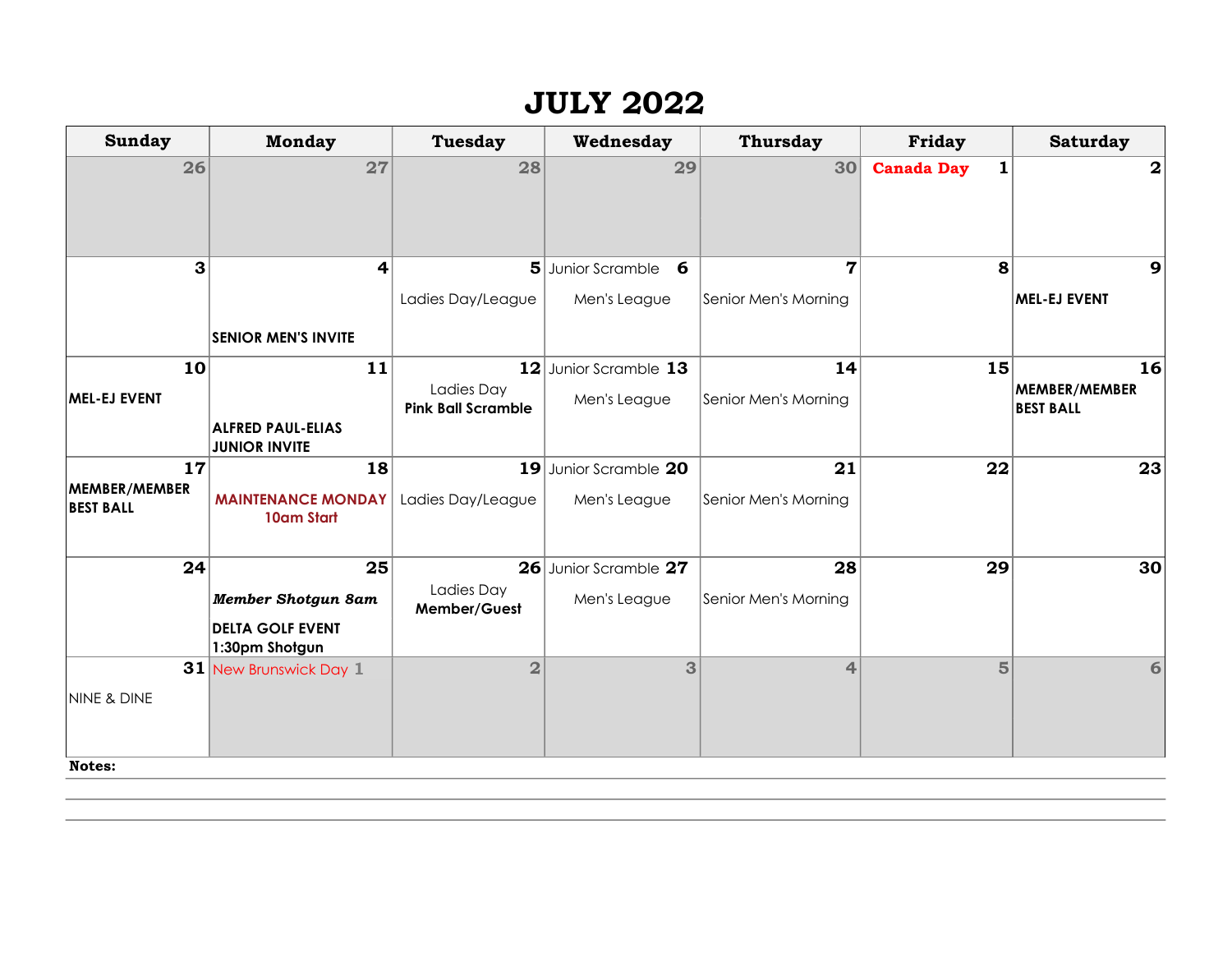## AUGUST 2022

| <b>Sunday</b>                      | <b>Monday</b>                                     | <b>Tuesday</b>                             | Wednesday                                 | <b>Thursday</b>         | Friday         | <b>Saturday</b>                                      |
|------------------------------------|---------------------------------------------------|--------------------------------------------|-------------------------------------------|-------------------------|----------------|------------------------------------------------------|
| 31                                 | <b>New Brunswick Day 1</b>                        |                                            | 2 Junior Scramble<br>$\mathbf{3}$         | $\overline{\mathbf{4}}$ | 5              | 6                                                    |
|                                    |                                                   | Ladies Day/League                          | Men's League                              | Senior Men's Morning    |                |                                                      |
|                                    |                                                   |                                            |                                           |                         |                |                                                      |
| $\overline{7}$                     | 8                                                 | 9                                          | 10                                        | 11                      | 12             | 13                                                   |
|                                    | <b>MAINTENANCE</b><br><b>MONDAY</b>               | Ladies Day/League                          | Men's League                              | Senior Men's Morning    |                | <b>INTERMEDIATE DAY</b>                              |
|                                    | 10am Start                                        |                                            | <b>JUNIOR CLUB</b><br><b>CHAMPIONSHIP</b> |                         |                |                                                      |
| 14                                 | 15                                                | 16                                         | 17                                        | 18                      | 19             | 20                                                   |
| Ladies 2-Person<br>Scramble        |                                                   | Ladies Day/League                          | Men's League                              | Senior Men's Morning    |                | <b>CLUB</b><br><b>CHAMPIONSHIP</b>                   |
| 21                                 | 22                                                | 23                                         | 24                                        | 25                      | 26             | 27                                                   |
| <b>CLUB</b><br><b>CHAMPIONSHIP</b> | <b>MAINTENANCE</b><br><b>MONDAY</b><br>10am Start | Ladies Day/League                          | Men's League<br><b>Playoffs Begin</b>     | Senior Men's Morning    |                | <b>Fredericton Junior</b><br>Golf League 1pm-<br>5pm |
| 28                                 | 29                                                | 30 <sup>2</sup>                            | 31                                        | $\mathbf{1}$            | $\overline{2}$ | 3                                                    |
| <b>NINE &amp; DINE</b>             |                                                   | Ladies Day/League<br><b>Playoffs Begin</b> | Men's League<br><b>Playoffs Round 2</b>   |                         |                |                                                      |
| Notes:                             |                                                   |                                            |                                           |                         |                |                                                      |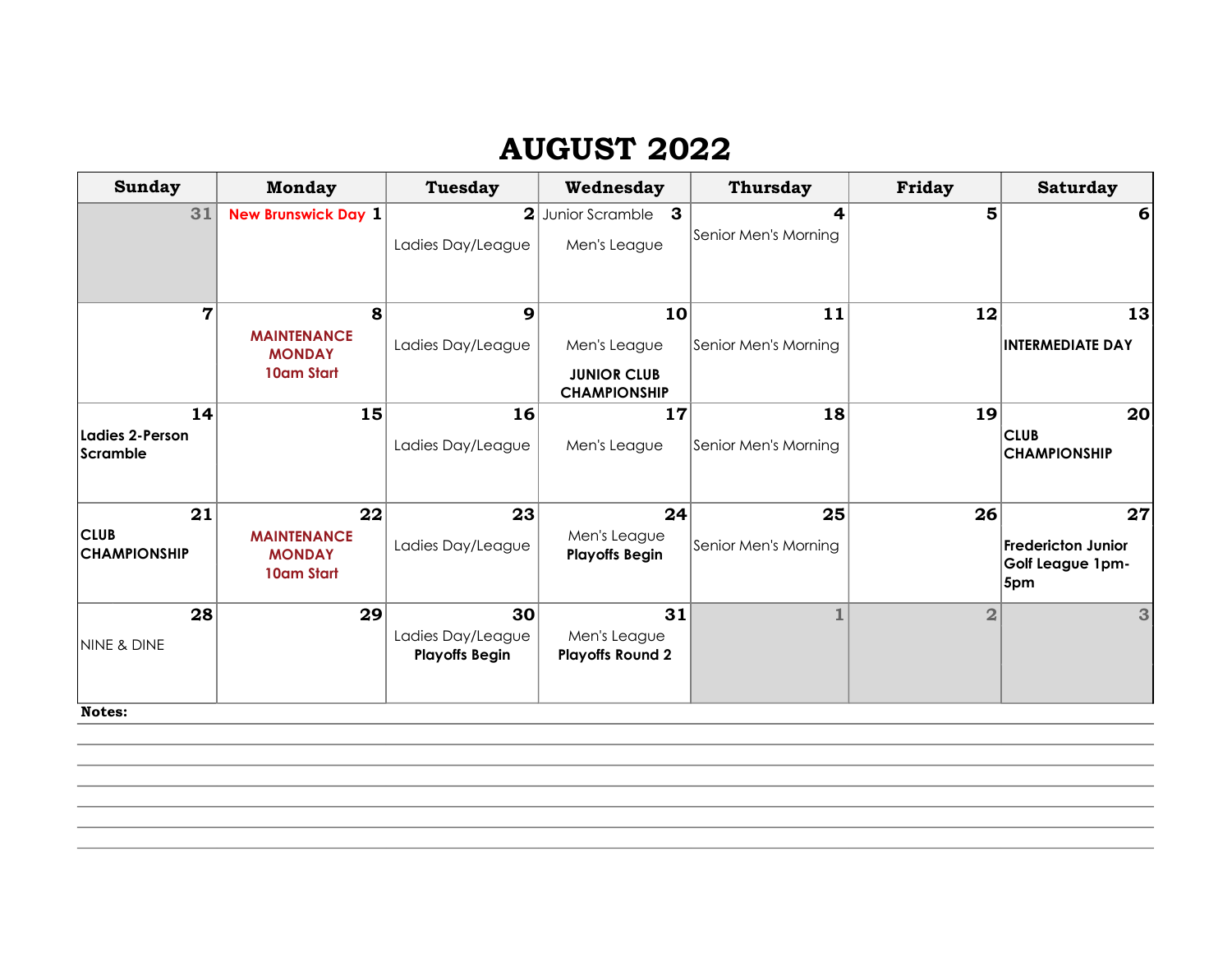## SEPTEMBER 2022

| <b>Sunday</b>           | <b>Monday</b>      | <b>Tuesday</b>          | Wednesday                          | <b>Thursday</b>                      | Friday          | <b>Saturday</b>       |
|-------------------------|--------------------|-------------------------|------------------------------------|--------------------------------------|-----------------|-----------------------|
| 28                      | 29                 | 30                      | 31                                 |                                      | $\overline{2}$  | 3                     |
|                         |                    |                         |                                    | Senior Men's Morning                 |                 |                       |
|                         |                    |                         |                                    |                                      |                 |                       |
|                         |                    |                         |                                    |                                      |                 |                       |
| 4                       | 5                  | 6                       | 7                                  | 8                                    | 9               | 10                    |
|                         | Labor Day          | Ladies Day/League       | Men's League                       | Senior Men's Morning                 |                 | <b>FGC OPEN</b>       |
|                         |                    | <b>Playoffs Round 2</b> | <b>Playoffs Round 3</b>            |                                      |                 |                       |
|                         |                    |                         |                                    |                                      |                 |                       |
| 11                      | 12                 | 13                      | 14                                 | 15                                   | 16              | 17                    |
| <b>FGC Mixed Invite</b> | <b>MAINTENANCE</b> | Ladies Day/League       | Men's League                       | Senior Men's Morning                 |                 |                       |
|                         | <b>MONDAY</b>      | <b>Playoffs Round 3</b> | <b>Playoffs Round 4</b>            |                                      |                 |                       |
|                         | 10am Start         |                         |                                    | <b>INSURANCE BROKERS</b>             |                 |                       |
| 18                      | 19                 | 20                      | 21                                 | 22                                   | 23              | 24                    |
| WINE & DINE             |                    | Ladies Day/League       | Men's League                       | Senior Men's Morning CITY CLUB EVENT |                 | <b>LADIES CLOSING</b> |
|                         |                    | <b>Playoffs Finale</b>  | <b>Playoffs Finale</b>             |                                      |                 |                       |
|                         |                    |                         |                                    |                                      |                 |                       |
| 25                      | 26                 | 27                      | 28                                 | 29                                   | 30 <sub>0</sub> |                       |
|                         |                    |                         | Men's League                       | Senior Men's Morning                 |                 |                       |
|                         |                    | Ladies Day              | <b>Triple Six Partner</b><br>Event | 8:15am Shotgun                       |                 |                       |
|                         |                    |                         |                                    | <b>Interior Designers</b>            |                 |                       |
| Notes:                  |                    |                         |                                    | Event 1pm Shotgun                    |                 |                       |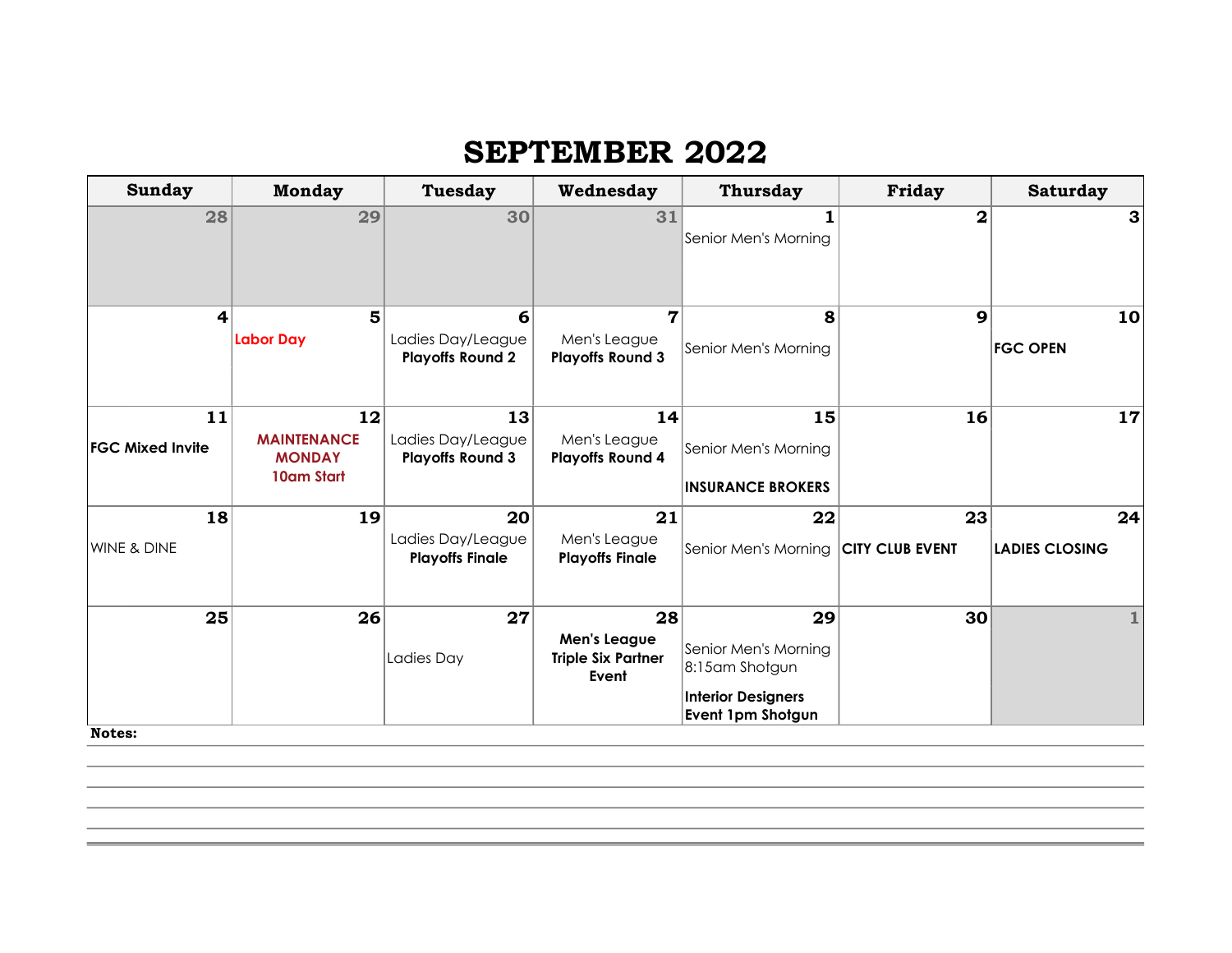# OCTOBER 2022

| <b>Sunday</b>                               | <b>Monday</b> | <b>Tuesday</b>  | Wednesday                              | <b>Thursday</b> | <b>Friday</b>  | <b>Saturday</b>                             |
|---------------------------------------------|---------------|-----------------|----------------------------------------|-----------------|----------------|---------------------------------------------|
| 25                                          | 26            | 27              | 28                                     | 29              | 30             | 1                                           |
|                                             |               |                 |                                        |                 |                | <b>Estabrooks Cup</b><br>Tee                |
|                                             |               |                 |                                        |                 |                | Closed 8am-10am Tee<br>Closed 1:30pm-3pm    |
| $\mathbf 2$                                 | 3             | $\vert$         | 5                                      | 6               | $\overline{7}$ | 8                                           |
| <b>Estabrooks Cup</b><br><b>Tee Closed</b>  |               |                 | Men's League<br><b>Closing Banquet</b> |                 |                | <b>MARITIME 3 PERSON</b><br><b>SCRAMBLE</b> |
| 8am-10:30am                                 |               |                 |                                        |                 |                |                                             |
| $\overline{9}$                              | 10            | 11              | 12                                     | 13              | 14             | 15                                          |
| <b>MARITIME 3 PERSON</b><br><b>SCRAMBLE</b> | Thanksgiving  |                 |                                        |                 |                | <b>BEAGLE CUP</b>                           |
| 16                                          | 17            | 18              | 19                                     | 20              | 21             | 22                                          |
|                                             |               |                 |                                        |                 |                | <b>BEAGLETTE CUP</b>                        |
| 23                                          | 24            | $\overline{25}$ | 26                                     | 27              | 28             | 29                                          |
| 30 <sup>2</sup>                             | 31            | $\mathbf{1}$    | $\overline{2}$                         | 3               | $\overline{4}$ | 5                                           |
| Notes:                                      | Halloween     |                 |                                        |                 |                |                                             |